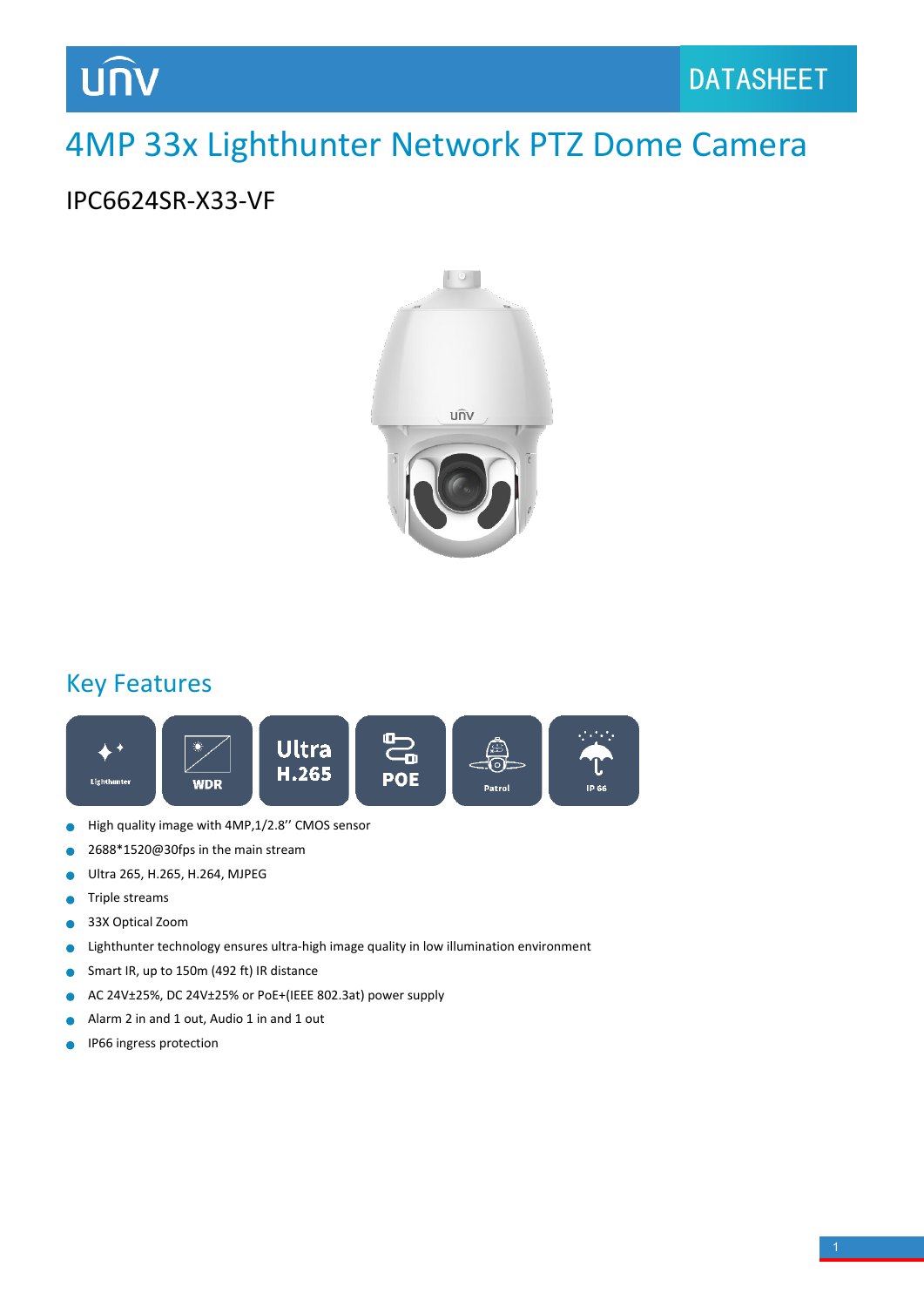# UN

### Specifications

|                         | <b>IPC6624SR-X33-VF</b>                                                  |                                               |                  |                 |                 |  |
|-------------------------|--------------------------------------------------------------------------|-----------------------------------------------|------------------|-----------------|-----------------|--|
| Camera                  |                                                                          |                                               |                  |                 |                 |  |
| Sensor                  |                                                                          | 1/2.8", 4.0 megapixel, progressive scan, CMOS |                  |                 |                 |  |
| Min. Illumination       | Colour: 0.003 Lux (F1.5, AGC ON)                                         |                                               |                  |                 |                 |  |
|                         | 0 Lux with IR                                                            |                                               |                  |                 |                 |  |
| Day/Night               | IR-cut filter with auto switch (ICR)                                     |                                               |                  |                 |                 |  |
| Shutter                 | Auto, 1 ~ 1/100000s                                                      |                                               |                  |                 |                 |  |
| <b>WDR</b>              | 120dB                                                                    |                                               |                  |                 |                 |  |
| S/N                     | >56dB                                                                    |                                               |                  |                 |                 |  |
| Lens                    |                                                                          |                                               |                  |                 |                 |  |
| Lens type               | 4.5 ~ 148.5mm, AF automatic focusing and motorized zoom lens             |                                               |                  |                 |                 |  |
| Digital Zoom            | 16                                                                       |                                               |                  |                 |                 |  |
| Optical Zoom            | 33                                                                       |                                               |                  |                 |                 |  |
| Iris                    | Auto; F1.5 ~ F4.0                                                        |                                               |                  |                 |                 |  |
| Angle of View (H)       | $53.0^{\circ} \cong 2.3^{\circ}$                                         |                                               |                  |                 |                 |  |
| Angle of View (V)       | $31.0^\circ$ ~ $1.3^\circ$                                               |                                               |                  |                 |                 |  |
| Angle of View (O)       | $65.2^{\circ} \approx 2.7^{\circ}$                                       |                                               |                  |                 |                 |  |
| <b>DORI</b>             |                                                                          |                                               |                  |                 |                 |  |
|                         | Lens (mm)                                                                | Detect (m)                                    | Observe (m)      | Recognize (m)   | Identify (m)    |  |
| <b>DORI Distance</b>    | 4.5                                                                      | 105.8(346.9ft)                                | 42.3(138.8ft)    | 21.2(69.4ft)    | 10.6(34.7ft)    |  |
|                         | 148.5                                                                    | 3172.5(10408.5ft)                             | 1269.0(4163.4ft) | 634.5(2081.7ft) | 317.3(1040.8ft) |  |
| Illuminator             |                                                                          |                                               |                  |                 |                 |  |
| IR Range                | Up to 150m (492 ft) IR range                                             |                                               |                  |                 |                 |  |
| Wavelength              | 850nm                                                                    |                                               |                  |                 |                 |  |
| IR On/Off Control       | Auto/Manual                                                              |                                               |                  |                 |                 |  |
| Video                   |                                                                          |                                               |                  |                 |                 |  |
| Video Compression       | Ultra 265, H.265, H.264, MJPEG                                           |                                               |                  |                 |                 |  |
|                         | Main Stream: 4MP(2688*1520), Max 30fps;                                  |                                               |                  |                 |                 |  |
| Frame Rate              | Sub Stream: 2MP (1920*1080), Max 30fps;                                  |                                               |                  |                 |                 |  |
|                         | Third Stream: D1 (720*576), Max 30fps;                                   |                                               |                  |                 |                 |  |
| Video Bit Rate          | 128 Kbps~16 Mbps                                                         |                                               |                  |                 |                 |  |
| U-code                  | Support                                                                  |                                               |                  |                 |                 |  |
| ROI                     | Up to 8 areas                                                            |                                               |                  |                 |                 |  |
| Video stream            | Triple streams                                                           |                                               |                  |                 |                 |  |
| OSD                     | Up to 8 OSDs                                                             |                                               |                  |                 |                 |  |
| Privacy Mask            | 24 areas, up to 4 areas per scene                                        |                                               |                  |                 |                 |  |
| Image                   |                                                                          |                                               |                  |                 |                 |  |
| White Balance           | Auto/Outdoor/Fine Tune/Sodium Lamp/Locked/Auto2                          |                                               |                  |                 |                 |  |
| Digital noise reduction | 2D/3D DNR                                                                |                                               |                  |                 |                 |  |
| Smart IR                | Support                                                                  |                                               |                  |                 |                 |  |
| Flip                    | Normal/Flip Vertical/Flip Horizontal/180°/90°Clockwise/90°Anti-clockwise |                                               |                  |                 |                 |  |
| <b>HLC</b>              | Support                                                                  |                                               |                  |                 |                 |  |
| <b>BLC</b>              | Support                                                                  |                                               |                  |                 |                 |  |
| Defog                   | Digital Defog                                                            |                                               |                  |                 |                 |  |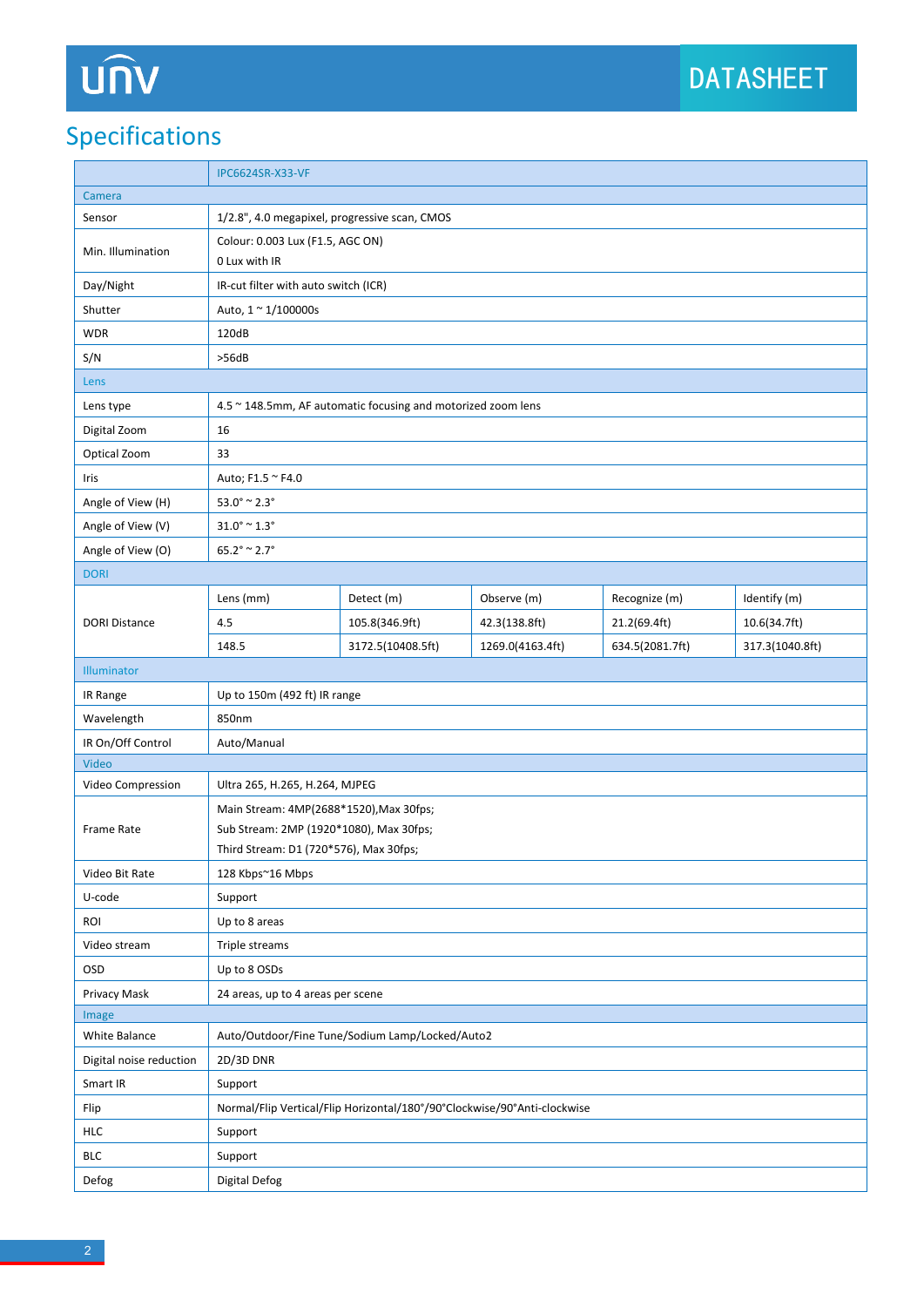# **UNV**

### DATASHEET

| <b>Events</b>            |                                                                                                                                                                                                               |  |  |  |  |
|--------------------------|---------------------------------------------------------------------------------------------------------------------------------------------------------------------------------------------------------------|--|--|--|--|
| <b>Basic Detection</b>   | Motion detection, Audio detection, Tampering Alarm                                                                                                                                                            |  |  |  |  |
| <b>Auto Tracking</b>     | Support                                                                                                                                                                                                       |  |  |  |  |
| <b>General Function</b>  | Watermark, IP Address Filtering, Alarm input, Alarm output, Access Policy, ARP Protection, RTSP Authentication, User<br>Authentication                                                                        |  |  |  |  |
| <b>Audio</b>             |                                                                                                                                                                                                               |  |  |  |  |
| <b>Audio Compression</b> | G.711U, G.711A                                                                                                                                                                                                |  |  |  |  |
| Audio Bitrate            | 64 Kbps                                                                                                                                                                                                       |  |  |  |  |
| Two-way Audio            | Support                                                                                                                                                                                                       |  |  |  |  |
| Suppression              | Support                                                                                                                                                                                                       |  |  |  |  |
| Sampling Rate            | 8 kHz                                                                                                                                                                                                         |  |  |  |  |
| <b>Storage</b>           |                                                                                                                                                                                                               |  |  |  |  |
| <b>Edge Storage</b>      | Micro SD, up to 256 GB                                                                                                                                                                                        |  |  |  |  |
| Network Storage          | ANR, NAS(NFS)                                                                                                                                                                                                 |  |  |  |  |
| <b>Network</b>           |                                                                                                                                                                                                               |  |  |  |  |
| Protocols                | IPv4, IGMP, ICMP, ARP, TCP, UDP, DHCP, PPPoE, RTP, RTSP, RTCP, DNS, DDNS, NTP, FTP, UPnP, HTTP, HTTPS, SMTP, 802.1x,<br>SNMP, QoS, RTMP, SSL/TLS                                                              |  |  |  |  |
| Compatible Integration   | ONVIF (Profile S, Profile G, Profile T), API, SDK                                                                                                                                                             |  |  |  |  |
| User/Host                | Up to 32 users. 2 user levels: administrator and common user                                                                                                                                                  |  |  |  |  |
| Security                 | Password protection, strong password, HTTPS encryption, Export operation logs, basic and digest authentication for RTSP,<br>digest authentication for HTTP, TLS 1.2, WSSE and digest authentication for ONVIF |  |  |  |  |
|                          | EZStation                                                                                                                                                                                                     |  |  |  |  |
| Client                   | EZLive                                                                                                                                                                                                        |  |  |  |  |
|                          | <b>EZView</b>                                                                                                                                                                                                 |  |  |  |  |
| Web Browser              | Plug-in required live view: IE9+, Chrome 41 and below, Firefox 52 and below                                                                                                                                   |  |  |  |  |
| Pan & Tilt               |                                                                                                                                                                                                               |  |  |  |  |
| Pan Range                | 360° (endless)                                                                                                                                                                                                |  |  |  |  |
| Pan Speed                | $0.1^{\circ}/s \approx 200^{\circ}/s$                                                                                                                                                                         |  |  |  |  |
|                          | Preset speed: 300°/s                                                                                                                                                                                          |  |  |  |  |
| <b>Tilt Range</b>        | $-15^{\circ}$ ~ 90° (auto reverse)                                                                                                                                                                            |  |  |  |  |
|                          | $0.1\degree$ /s ~ 200 $\degree$ /s                                                                                                                                                                            |  |  |  |  |
| <b>Tilt Speed</b>        | Preset speed: 240°/s                                                                                                                                                                                          |  |  |  |  |
| Number of Presets        | 1024                                                                                                                                                                                                          |  |  |  |  |
| Preset Patrol            | 16 patrols, up to 64 presets for each patrol                                                                                                                                                                  |  |  |  |  |
| Route Patrol             | 16 patrols, up to 32 actions for each patrol                                                                                                                                                                  |  |  |  |  |
| Recorded Patrol          | 16 patrols, up to 128 actions for each patrol                                                                                                                                                                 |  |  |  |  |
| Patrol Stay Time         | 15s~1800s                                                                                                                                                                                                     |  |  |  |  |
| Preset Image Freeze      | Support                                                                                                                                                                                                       |  |  |  |  |
| Home Position            | Support                                                                                                                                                                                                       |  |  |  |  |
| Interface                |                                                                                                                                                                                                               |  |  |  |  |
| Audio I/O                | 1/1                                                                                                                                                                                                           |  |  |  |  |
| Alarm I/O                | 2/1                                                                                                                                                                                                           |  |  |  |  |
| Serial Port              | 1 RS485                                                                                                                                                                                                       |  |  |  |  |
| <b>Built-in Mic</b>      | N/A                                                                                                                                                                                                           |  |  |  |  |
| <b>Built-in Speaker</b>  | N/A                                                                                                                                                                                                           |  |  |  |  |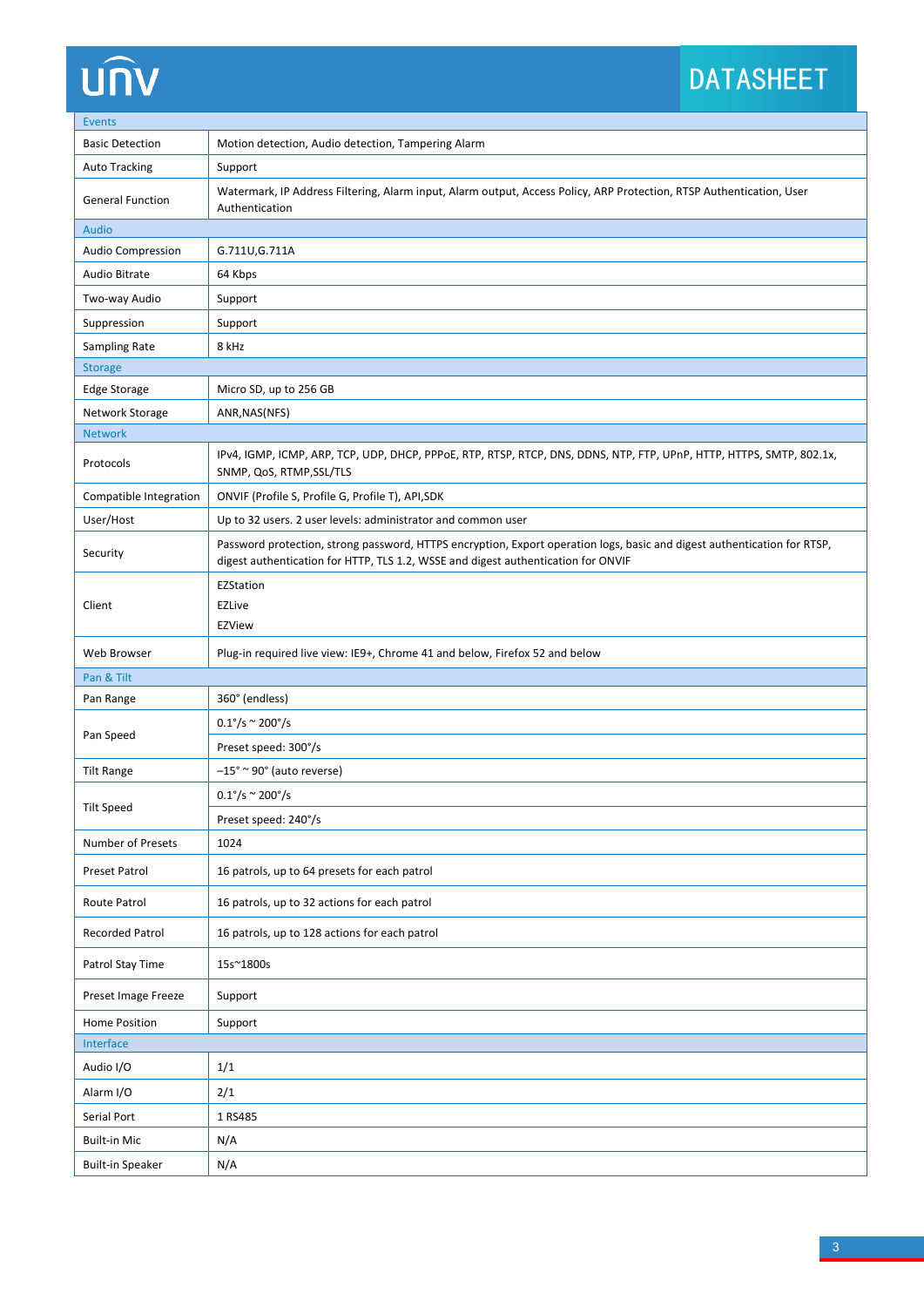## unv

### DATASHEET

| <b>WIFI</b>                | N/A                                                                                        |  |  |  |
|----------------------------|--------------------------------------------------------------------------------------------|--|--|--|
| Network                    | 1 * RJ45 10M/100M Base-TX Ethernet                                                         |  |  |  |
| Video Output               | 1 BNC                                                                                      |  |  |  |
| Certification              |                                                                                            |  |  |  |
| <b>EMC</b>                 | FCC CFR 47 Part 15                                                                         |  |  |  |
|                            | EN 55032:2015                                                                              |  |  |  |
|                            | EN 55024:2010                                                                              |  |  |  |
|                            | EN 61000-3-2:2014                                                                          |  |  |  |
|                            | EN 61000-3-3-2013                                                                          |  |  |  |
| Safety                     | IEC 62368-1                                                                                |  |  |  |
|                            | EN 62368-1                                                                                 |  |  |  |
|                            | UL 60950-1                                                                                 |  |  |  |
| Environment                | CE-ROHS (2011/65/EU;(EU)2015/863); WEEE (2012/19/EU); REACH (Regulation (EC) No 1907/2006) |  |  |  |
| General                    |                                                                                            |  |  |  |
| Power                      | AC 24V±25%, DC 24V±25%, PoE+ (IEEE802.3 at)                                                |  |  |  |
|                            | Power consumption: Max 25W                                                                 |  |  |  |
| Power Interface            | Wires with cold-pressed terminal                                                           |  |  |  |
| Dimensions (Ø x H)         | Ø227 x 384.8mm (Ø8.9" x 15.1")                                                             |  |  |  |
| Weight                     | 5.28kg(11.64lb)                                                                            |  |  |  |
| <b>Working Environment</b> | -40°C ~70°C (-40°F ~ 158°F), Humidity: ≤95% RH (non-condensing)                            |  |  |  |
| <b>Storage Environment</b> | -40°C ~70°C (-40°F ~ 158°F), Humidity: ≤95% RH (non-condensing)                            |  |  |  |
| Surge protection           | 6KV                                                                                        |  |  |  |
| Reset button               | Support                                                                                    |  |  |  |
| Protection                 | Ingress Protection: IP66                                                                   |  |  |  |
|                            | Vandal Resistant: N/A                                                                      |  |  |  |

### Dimensions